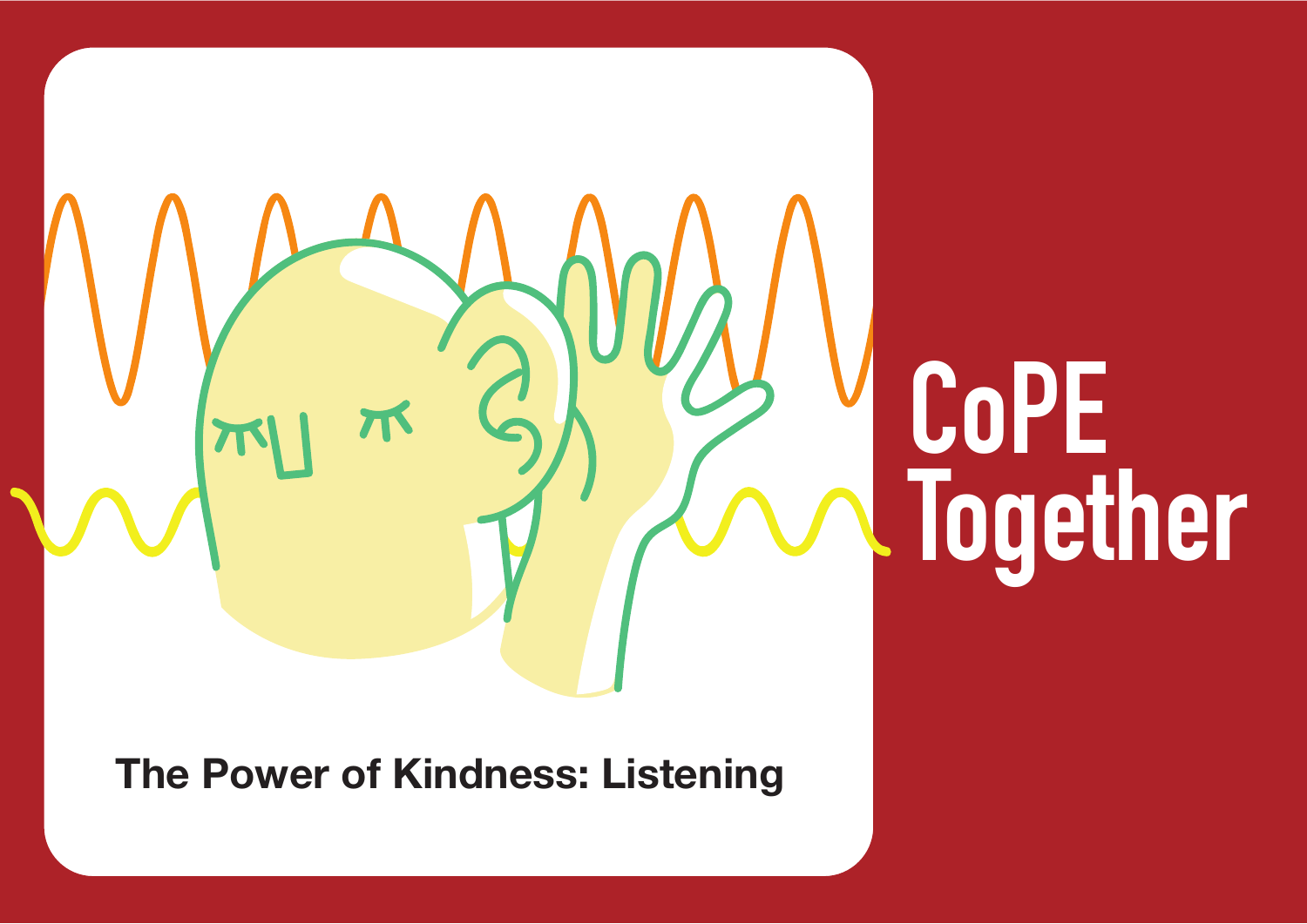

**When your friends are facing a complicated problem that a quick fix is not available, you may feel helpless.**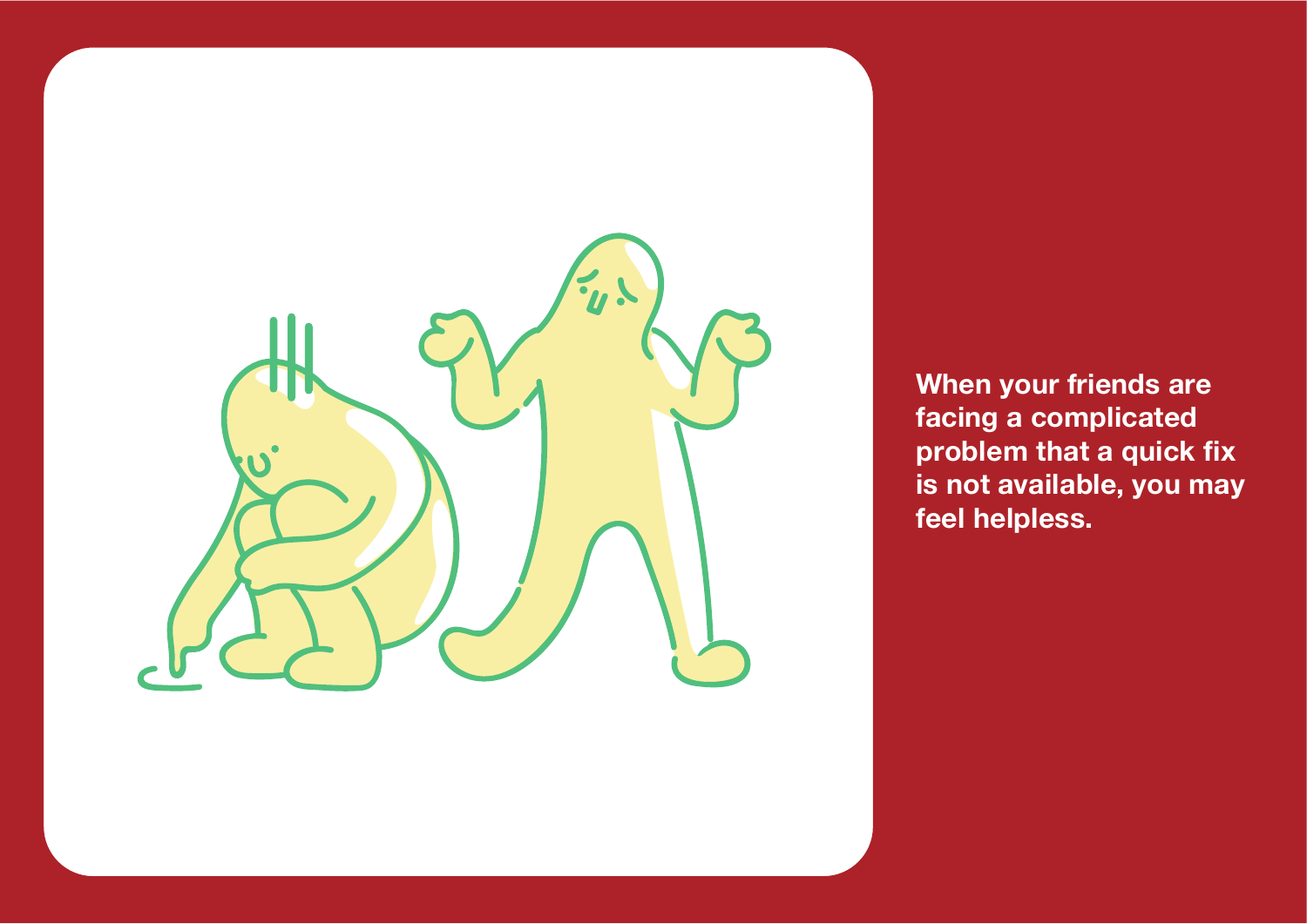

## **For example,**

- **Our opinions are different; I can't help.**
- **I can't offer a good solution; I can't help.**
- **I am not a counselling professional; I can't help.**
- **I don't have an optimistic and positive personality; I can't help.**
- **I don't completely understand; I can't help.**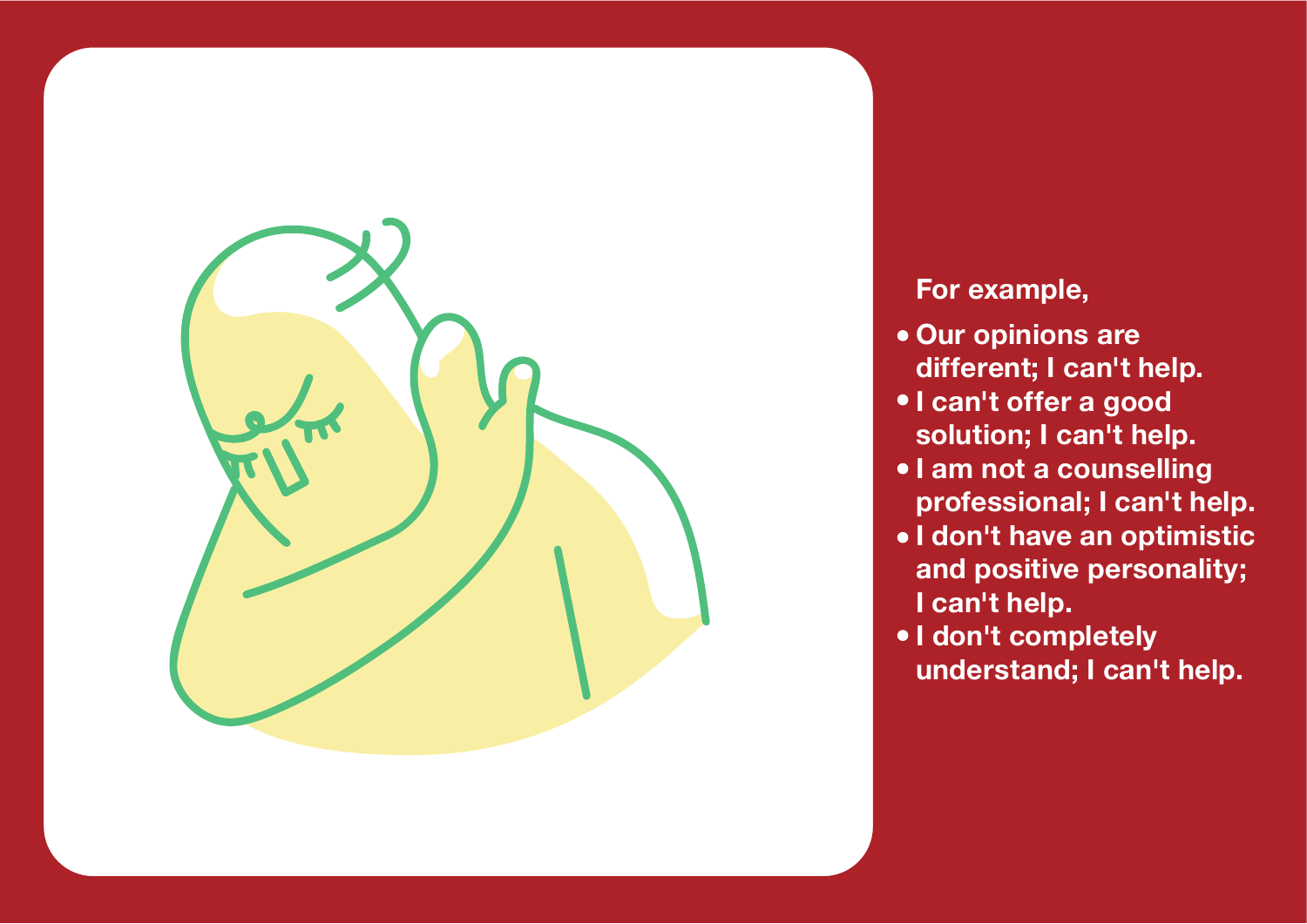

**Still, you can help! Be there for them and LISTEN!**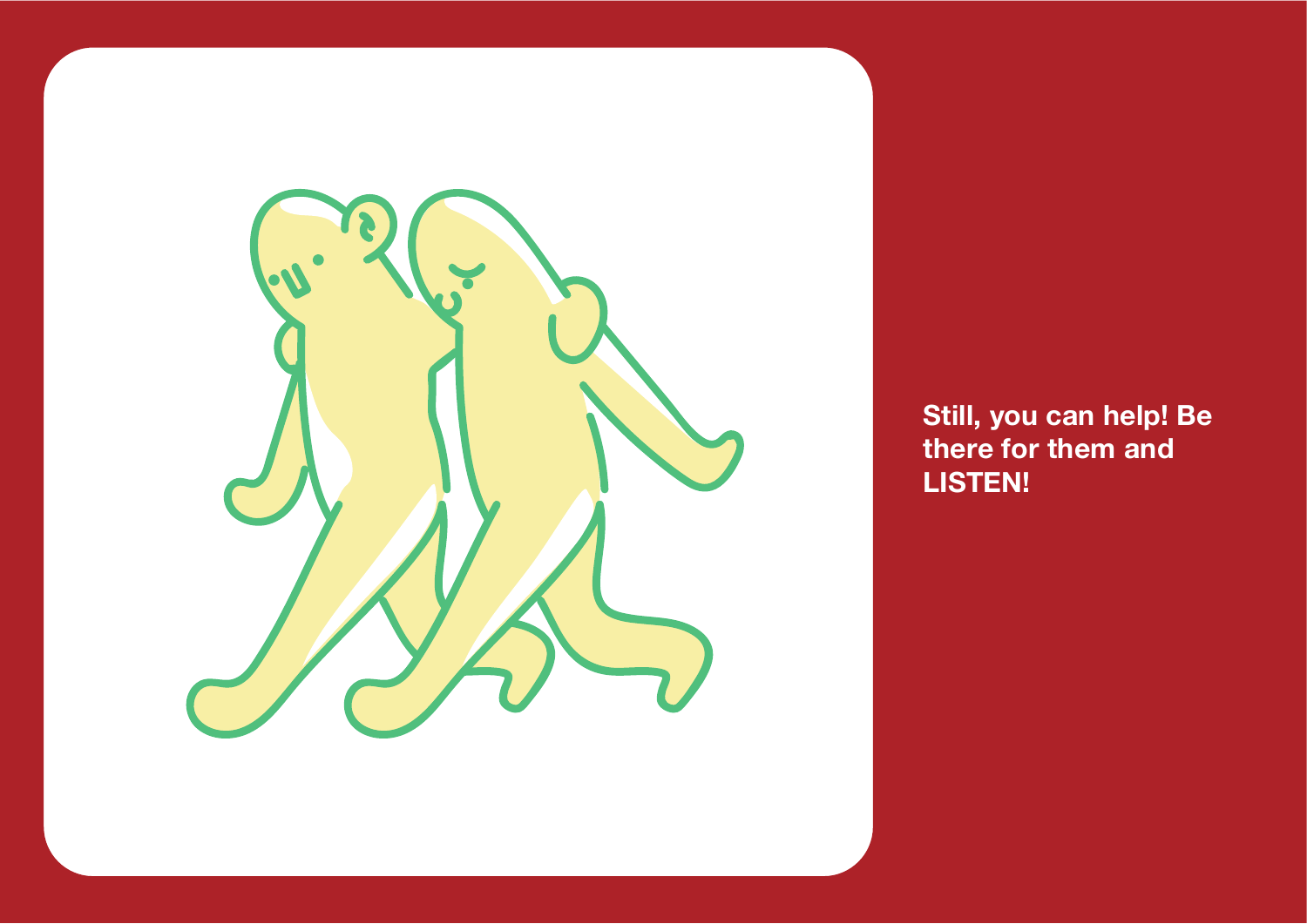

**Why do we have to listen?** 

**To care for the others and make them feel understood.**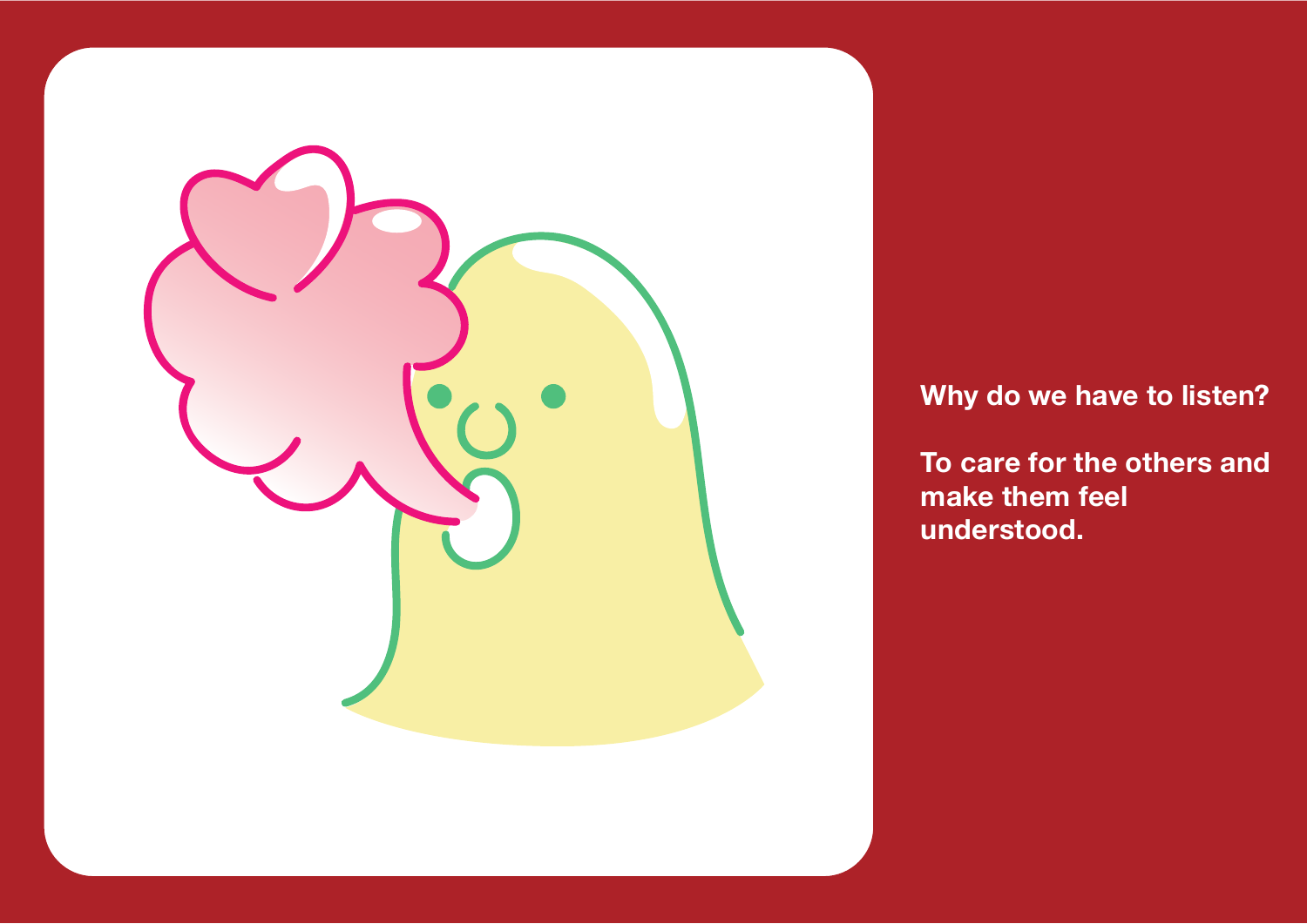

**When friends need your listening ears, what can you do?**

**Find a quiet place and listen to what they have to say with undivided attention.** 

**Try not to argue with them or change the topic during the conversation.**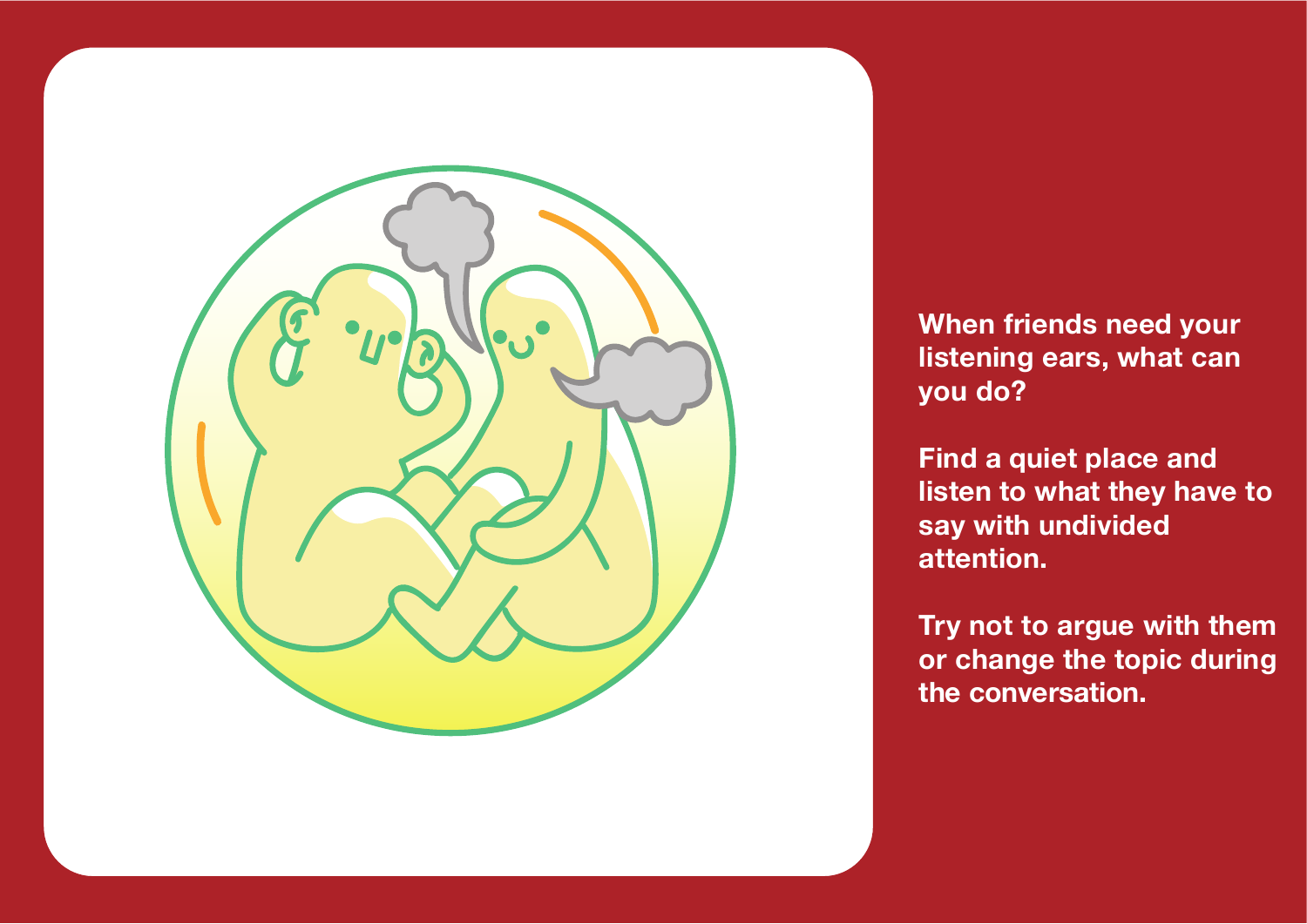

**Try not to deny others' feelings. Feeling low or upset is natural.**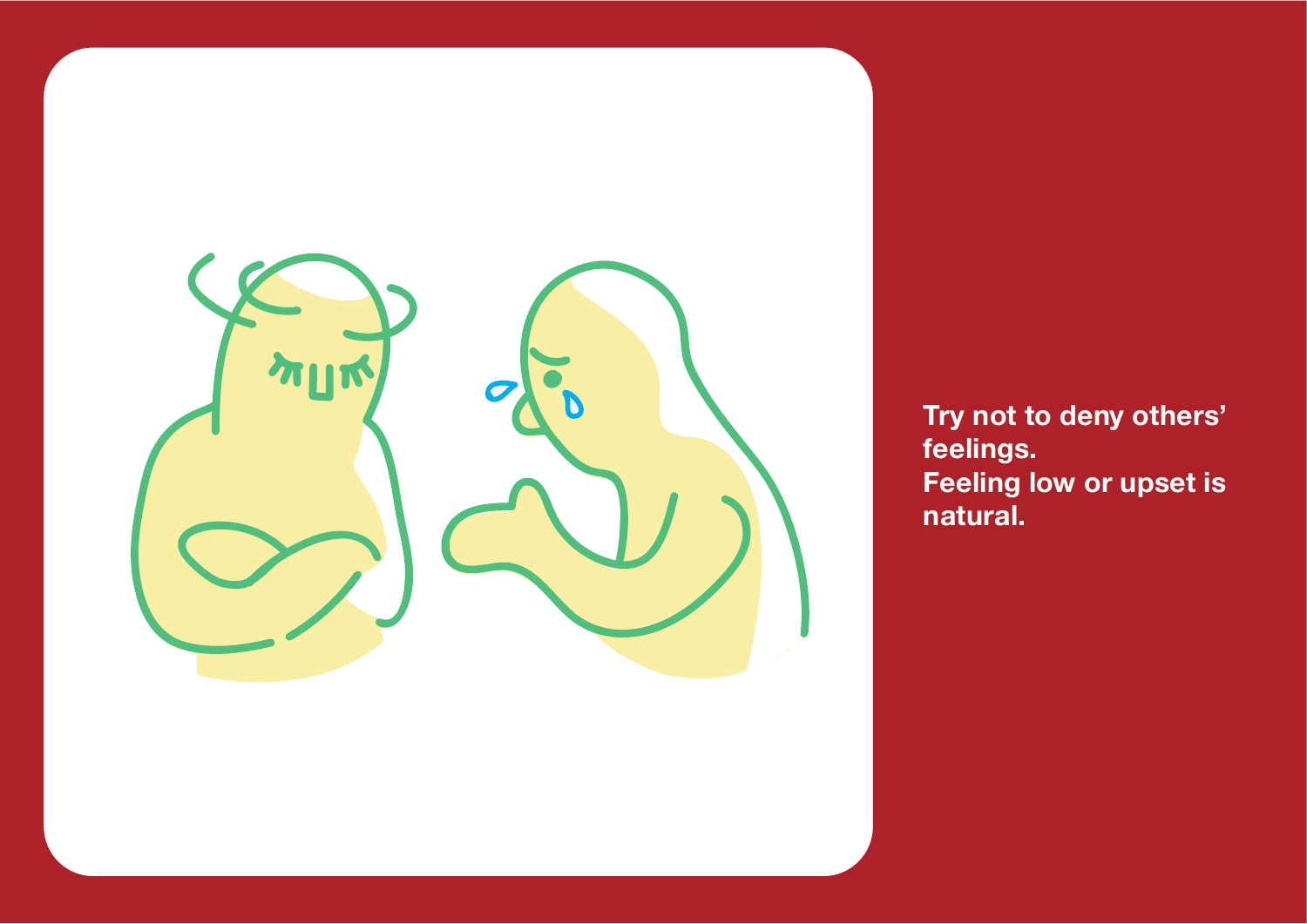

**Try not to talk too much or take over the conversation. Be patient and listen to what they have to say first** 

**First listen, then respond.**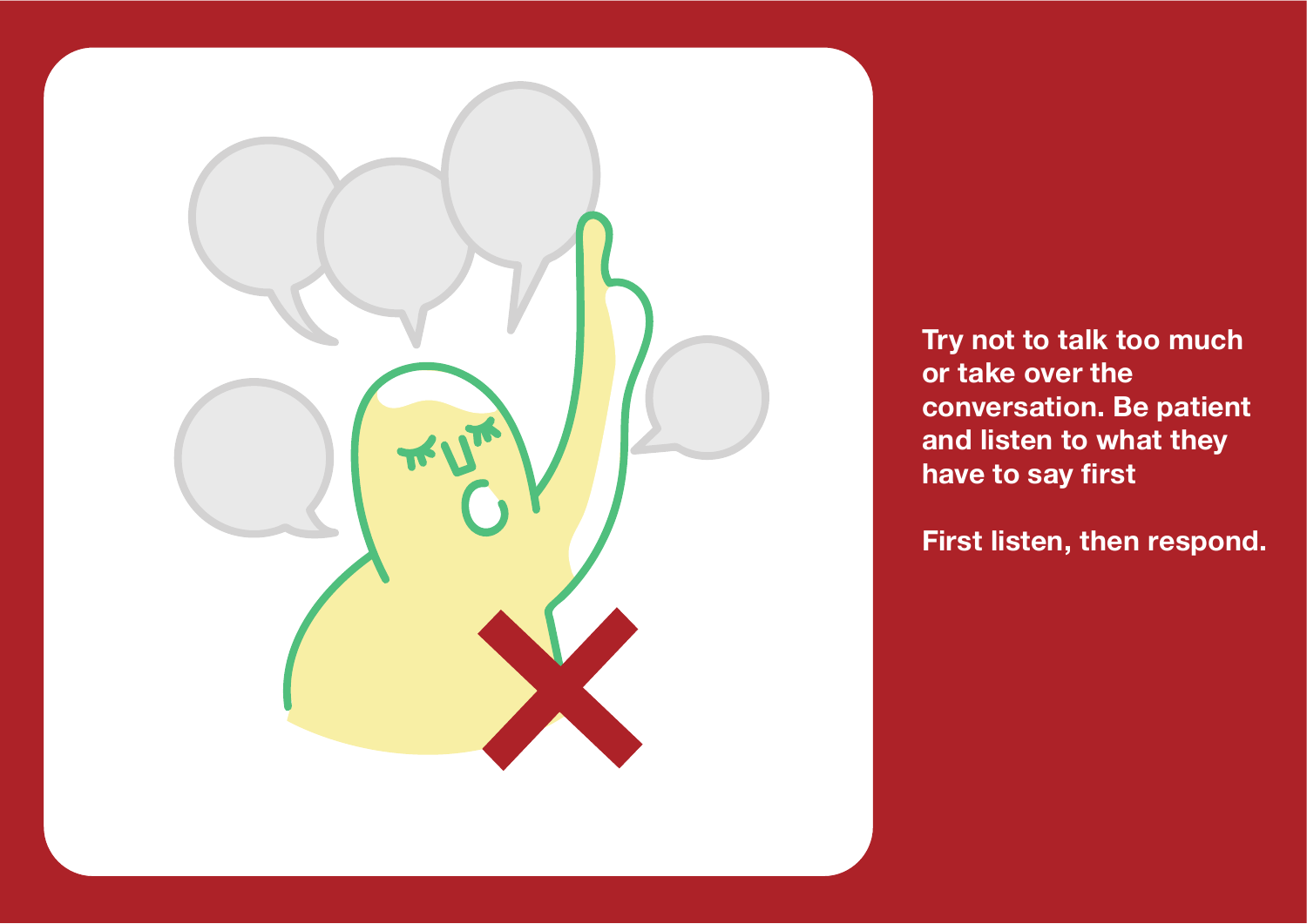

**It is okay to have a silent moment. Your friends may be thinking and processing what you have just said.** 

**Give them time and space.**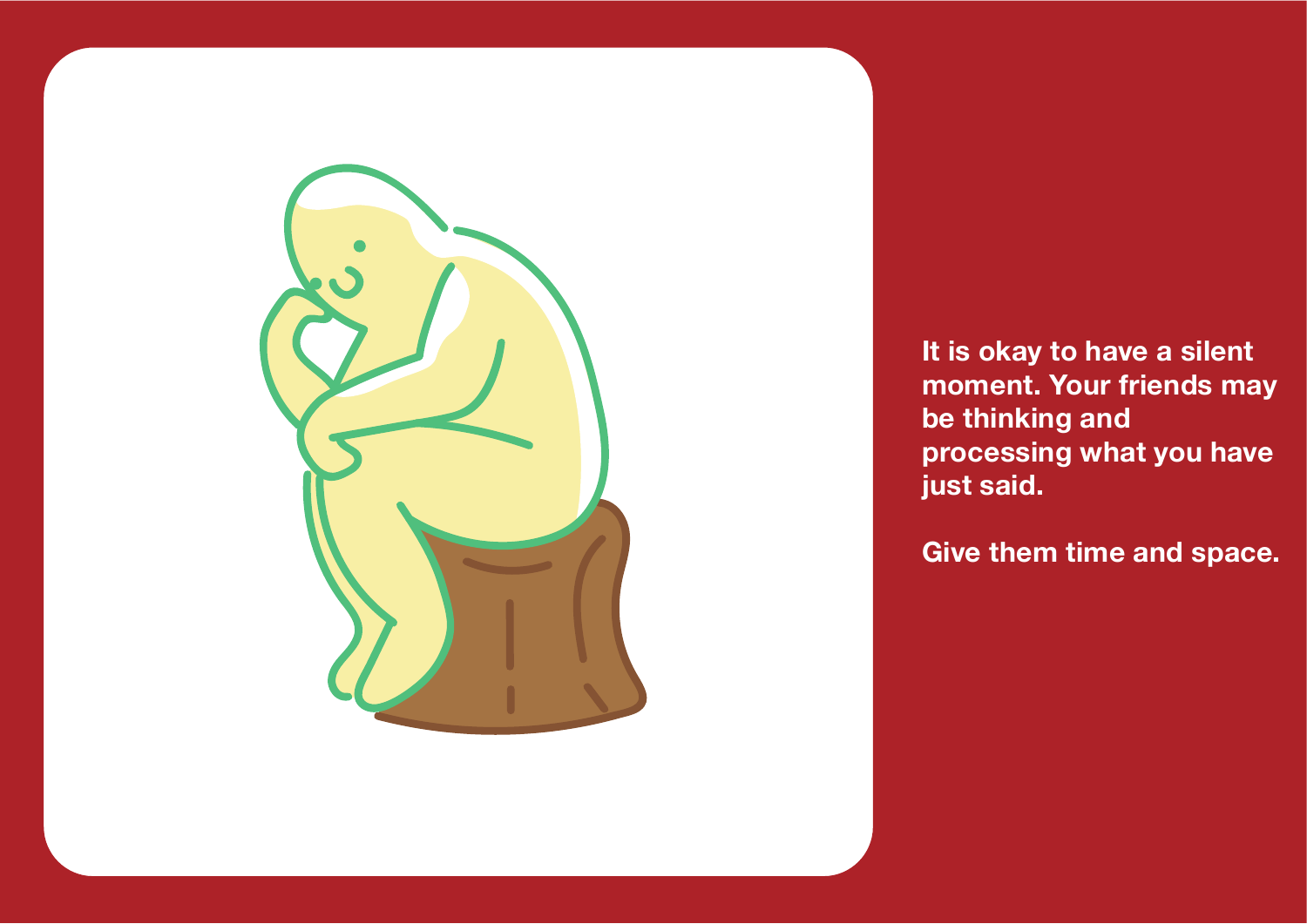

**How should I respond when I am listening?**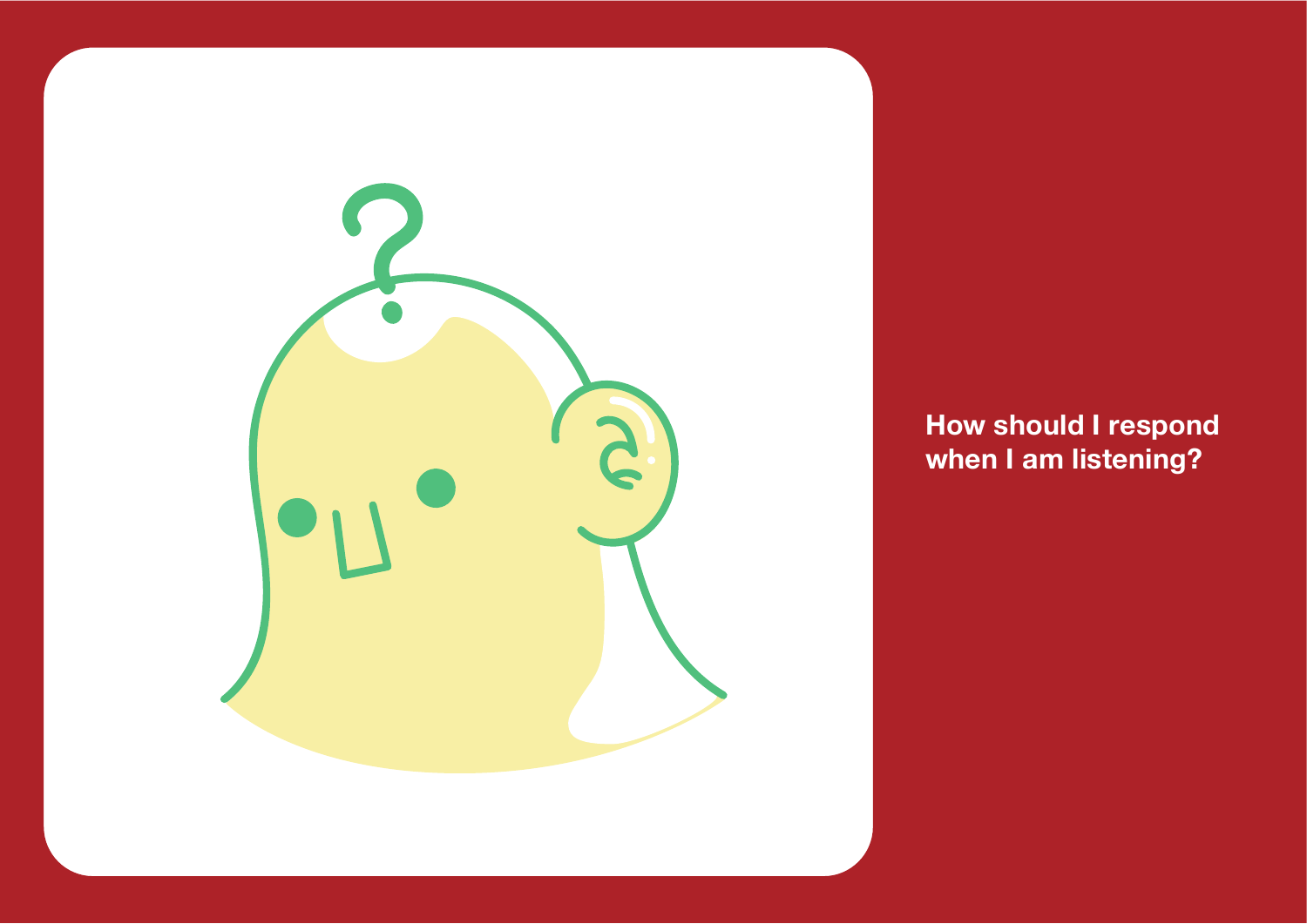

**Summarise what you have heard once in a while during the conversation.** 

**Ask questions to clarify your understanding.**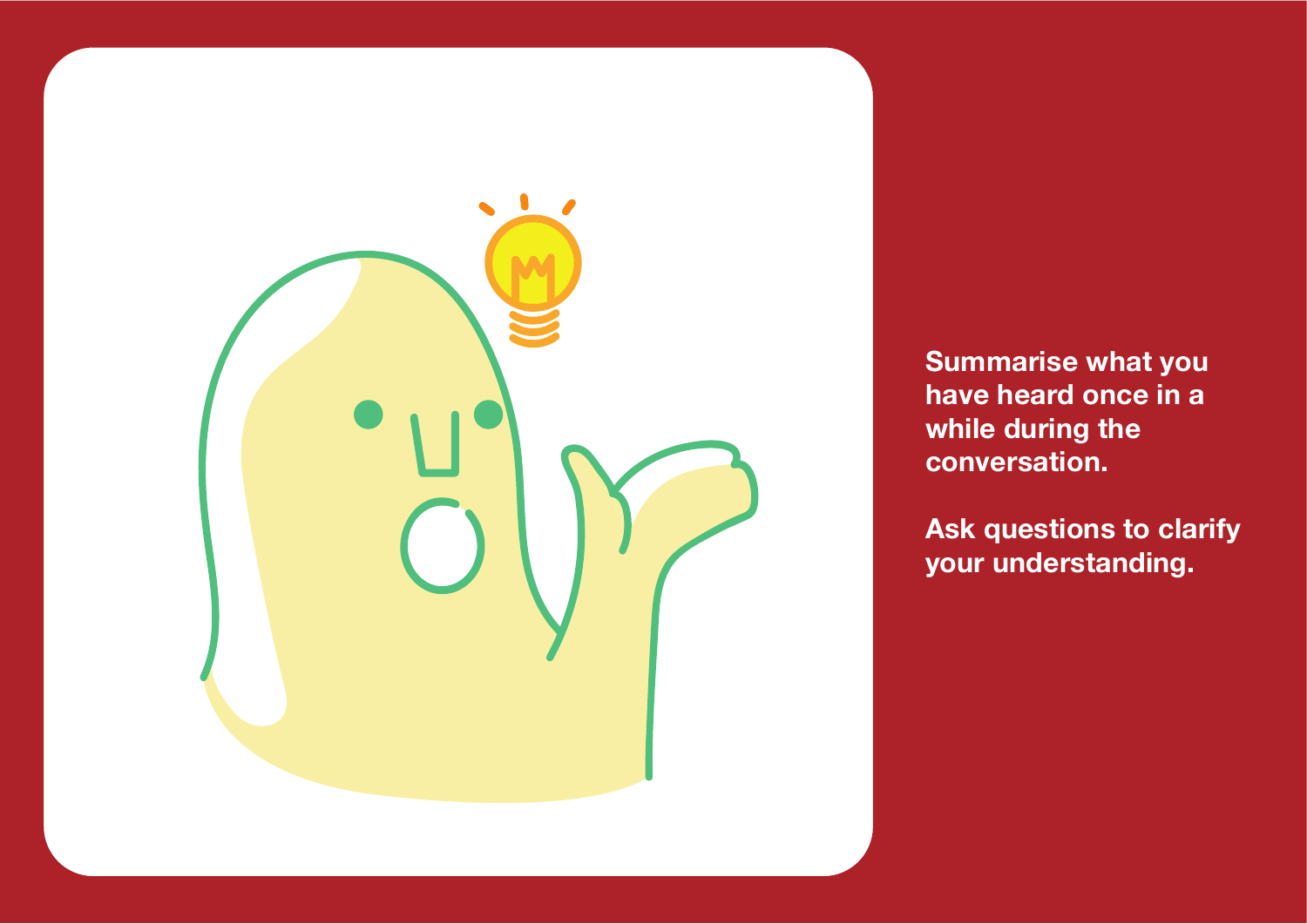

**Use simple and common language in the conversation. Avoid jargons.** 

**For example, "…that's why you are kinda nervous and feeling low recentl y ." and NOT " …you might have suffered from depressive and anxiety disorde rs ."**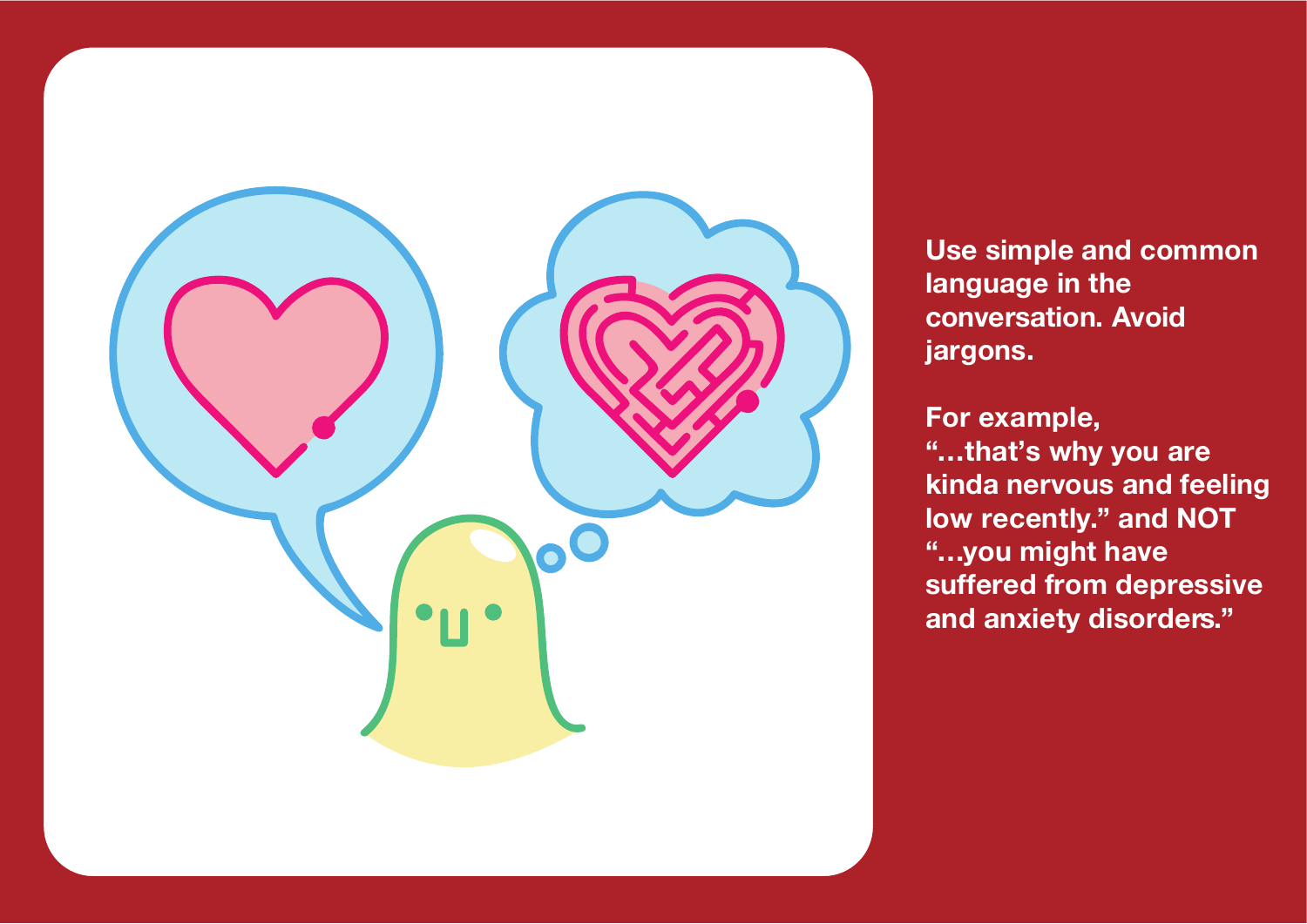

**Don't be shy. Be honest and open about your support to your friends.** 

**You can tell them "No matter what happens and how hard it is going to be, I will be there for you."**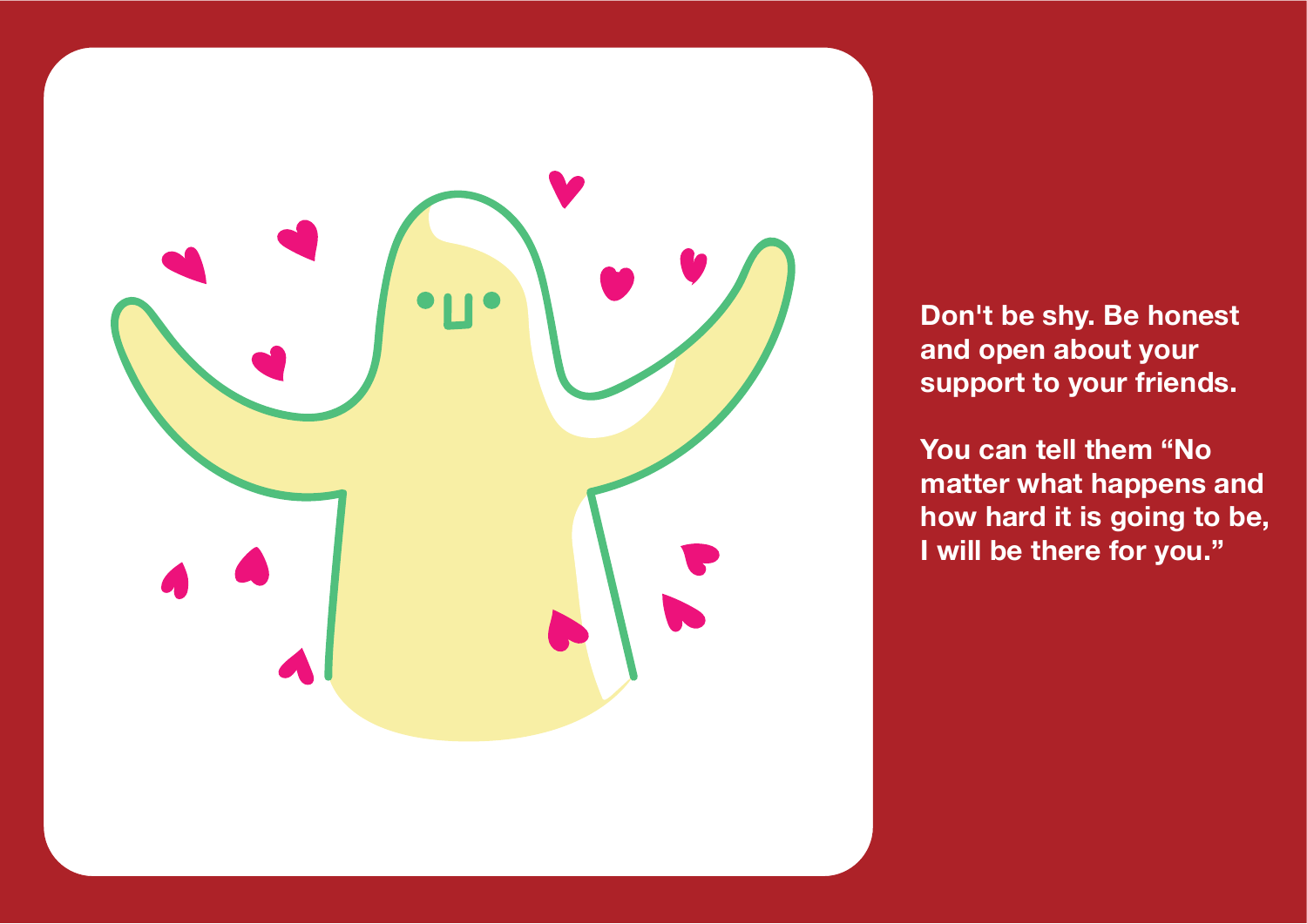

**Just remember…** 

**Sometimes, it is good enough to just listen to your friends.** 

**Try not to give advice too soon or rush to solve the problems for them.**